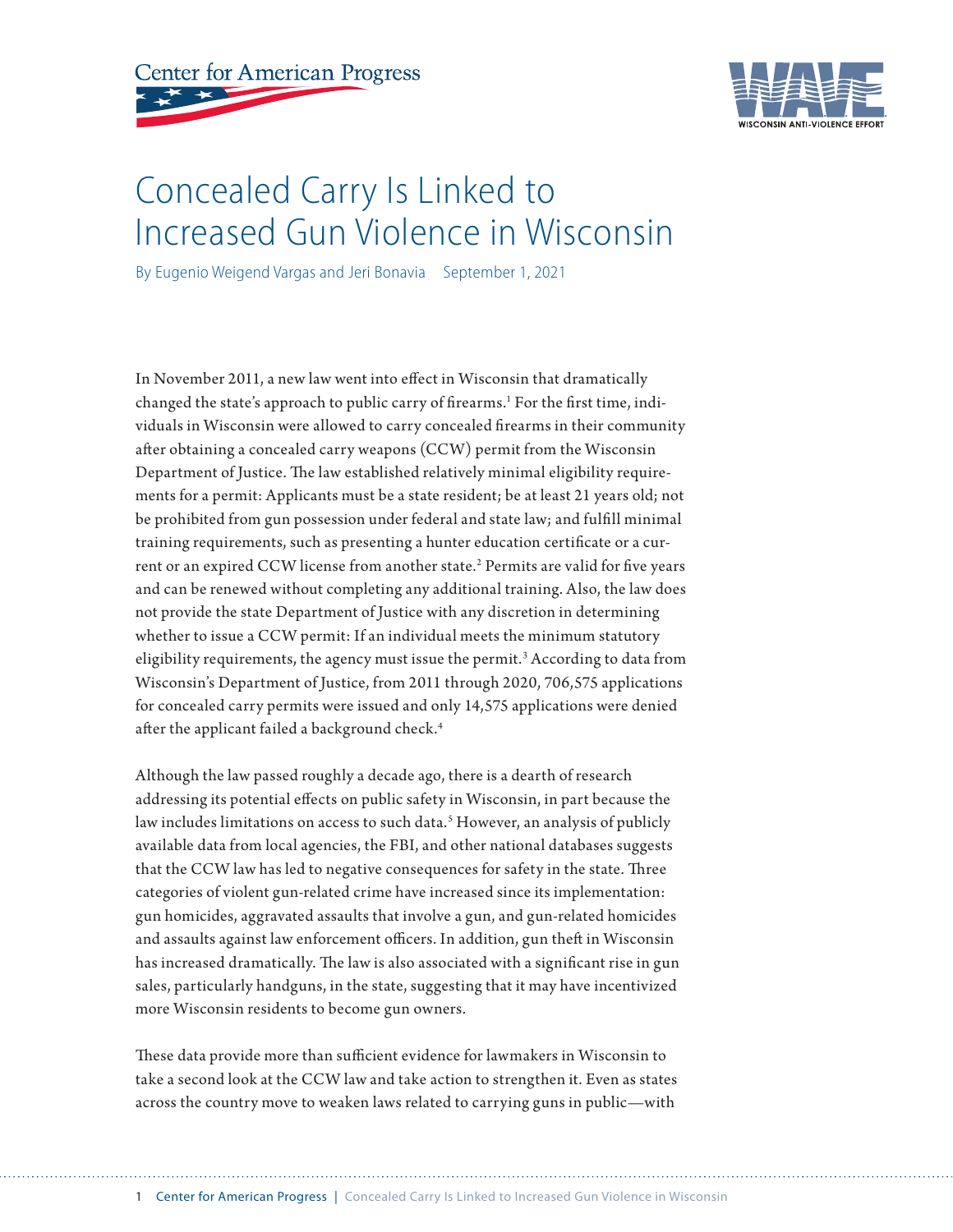some going so far as to eliminate permit requirements altogether, whether for open or concealed carry<sup>6</sup>—Wisconsin's experience provides an instructive example of the potential harms caused by such an approach.

## Wisconsin has seen a dramatic increase in gun-related violence

While many advocates of concealed carry licensing laws that allow more guns in public spaces cite a desire for improved safety, there is no evidence to suggest that expanding public carry reduces violence. Nationally, gun usage in self-defense occurs in less than 1 percent of violent crimes; in fact, guns are often used offensively by CCW permit holders, such as by escalating arguments outside the home.<sup>7</sup>

Moreover, studies have shown that using guns for self-defense is no more effective than other defensive measures.8 On the contrary, recent studies have concluded that states with more permissive concealed carry laws—including "shall-issue" states $^{\circ}$  such as Wisconsin—have higher rates of gun homicides than states with regulations that provide law enforcement agencies the discretion to deny CCW licenses.10 Similarly, a 2019 study concluded that the adoption of shall-issue or right-to-carry laws were associated with a 10 percent to 15 percent increase in violent crime rates a decade after implementation.<sup>11</sup>

Analysis of violent crime data in Wisconsin since the enactment of the CCW law provides further evidence that weak public carry laws contribute to an increase in violent gun-related crime. Notably, trends in Wisconsin suggest that the passage of the CCW law was associated with a rise in gun homicides.<sup>12</sup> As shown in Figure 1, gun homicide rates in Wisconsin were on the decline before 2012. However, this trend changed between 2011 and 2012, during the time of the implementation of the law, and began to shift upward. In fact, the gun homicide rate from 2012 to 2019 was 33 percent higher than the gun homicide rate in the state from 2004 to 2011.13 The proportion of homicides perpetrated with firearms also increased considerably. While 62 percent of homicides from 2004 to 2011 were perpetrated with a gun, this percentage rose to 72 percent from 2012 to 2019.<sup>14</sup> Furthermore, this increase in gun homicides was not accompanied by a similar increase in nonfirearm homicides in the state, suggesting that any changes that affected homicide trends beginning in 2011 were specific to guns.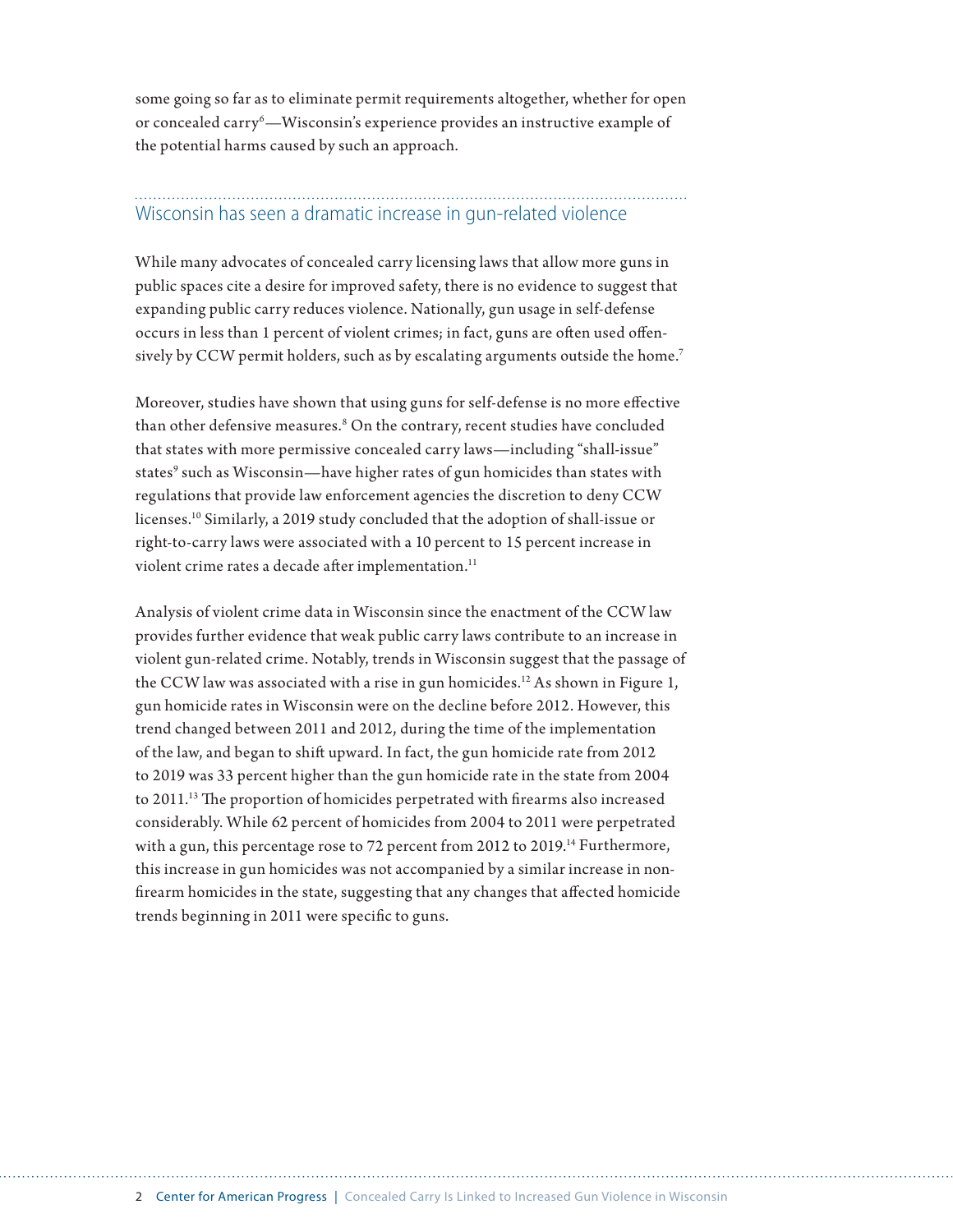#### **FIGURE 1 Gun homicides in Wisconsin rose after the passage of the conceal carry weapons (CCW) law at the end of 2011**

#### Rates of homicides in Wisconsin per every 100,000 people, 2004–2019



Source: Center for American Progress analysis of data from Centers for Disease Control and Prevention, "Injury Prevention and Control: Data and Statistics (WISQARS): Fatal Injury and Violence Data," available at http://www.cdc.gov/injury/wisqars/fatal.html (last accessed April 2021). Data to<br>remove justifiable killings came from Center for American Progress analys Reporting (UCR) Program Data: Supplementary Homicide Reports, 1976-2019" (Ann Arbor, MI: Inter-University Consortium for Political and Social Research, 2021), available at https://doi.org/10.3886/E100699V10.

Similarly, the rise in gun homicide rates after 2011 did not occur in other neighboring states, suggesting that this was a problem specific to Wisconsin. Minnesota's gun homicide rate from 2012 through 2019 was only 3.7 percent higher than its homicide rate from 2004 through 2011, before the implementation of Wisconsin's concealed carry law.15 In Michigan, the rate of gun homicides from 2012 through 2019 was slightly lower than from 2004 through 2011.16 This counters the possibility of regional factors affecting gun homicides after 2011 and suggests that abrupt changes in gun homicide trends in Wisconsin can be attributed to state-level causes such as the passage of concealed carry laws.

Furthermore, evidence indicates that the rise of gun homicides in Wisconsin after 2011 is not attributed to an increase in homicides classified as occurring in the context of self-defense.<sup>17</sup> Although there was an increase in self-defense homicides—with 78 such cases from 2012 to 2019, compared with 27 cases from 2011 to 2004—Wisconsin saw an upward trend in overall gun homicides after 2011 even when these cases were removed from the authors' analysis.<sup>18</sup> (see Figure 1) The average annual rate of gun homicides from 2012 to 2019, excluding selfdefense cases, was 2.4 per every 100,000 people—a rate 24 percent higher than the average annual gun homicide rate from 2004 to 2011.<sup>19</sup>

Gun-related aggravated assaults in Wisconsin also increased after the implementation of the CCW law. After a four-year decline in aggravated assaults with a gun from 2007 to 2011, trends shifted upward after 2011. (see Figure 2) While the annual average of aggravated assaults with firearms from 2004 to 2011 was 1,700, this increased to 2,600 aggravated assaults per year from 2012 to 2019, a 56 percent increase.20 At the same time, while 21 percent of aggravated assaults were perpetrated with a gun from 2004 through 2011, this percentage rose to 25 percent from 2012 through 2019.<sup>21</sup>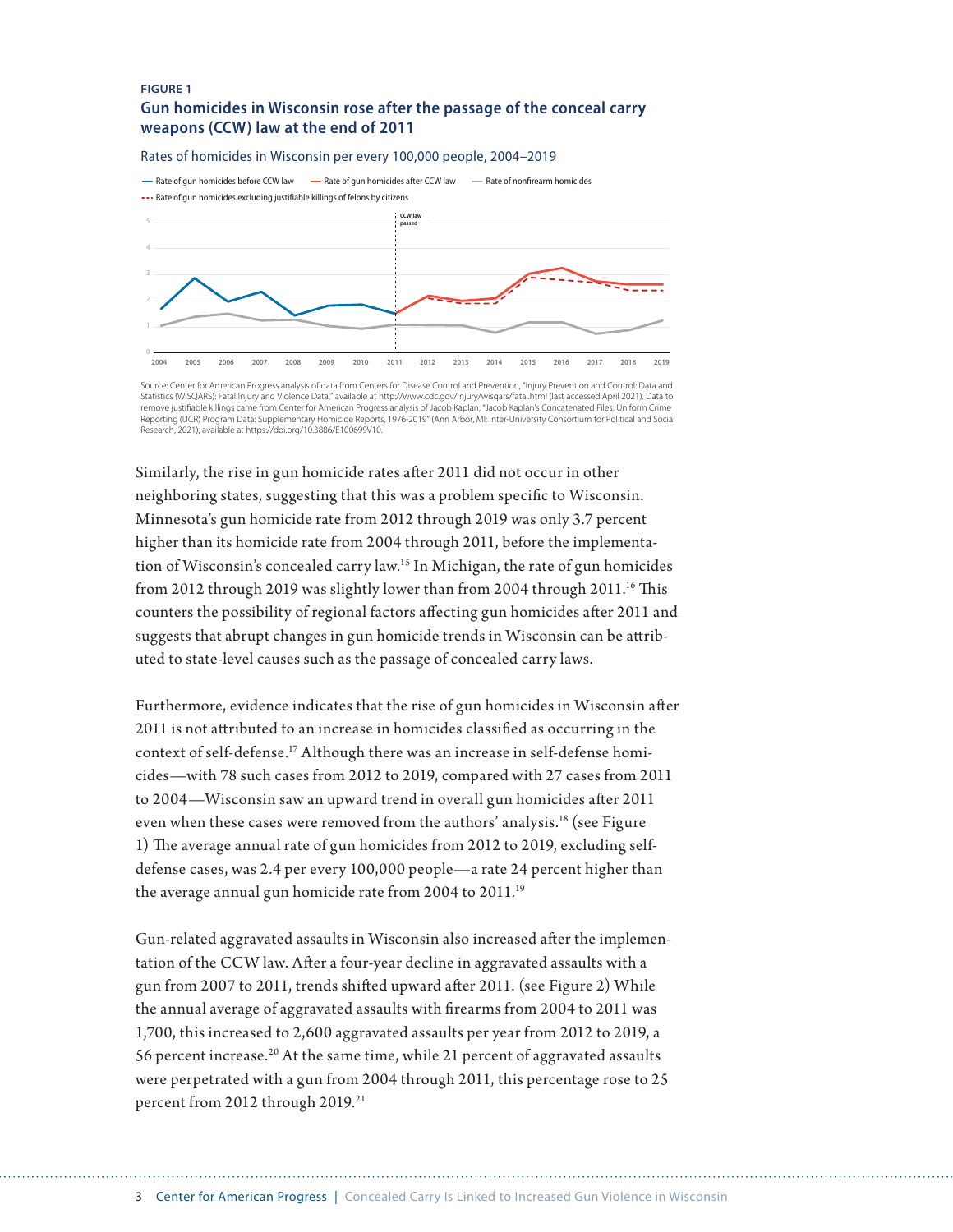#### **FIGURE 2 Aggravated assaults with guns in Wisconsin rose after the passage of the conceal carry weapons (CCW) law at the end of 2011**



Rates of aggravated assaults with guns in Wisconsin per every 100,000 people, 2004–2019

Source: Center for American Progress analysis of FBI, "Crime in the U.S.," available at https://ucr.fbi.gov/crime-in-the-u.s (last accessed June 2021).

Finally, the data demonstrate that gun-related homicides and aggravated assaults of police officers rose after the implementation of the CCW law. While three officers were killed with a gun from 2004 to 2011, seven officers were murdered with a gun from 2012 to 2019.<sup>22</sup> Gun-related assaults against law enforcement officers also increased considerably. From 2004 to 2011, an average of 19 officers were assaulted with a gun in Wisconsin every year.<sup>23</sup> This figure rose to 31 officers assaulted with a gun per year from 2012 to 2019.<sup>24</sup> (see Figure 3) In other words, the number of gun-related assaults against police officers rose by 63 percent.

### **FIGURE 3 Police officers in Wisconsin are at greater risk of assault after the passage of the conceal carry weapons (CCW) law at the end of 2011**



Rates of aggravated assaults with guns in Wisconsin per every 100,000 people, 2004–2019

Gun theft increased significantly following the enactment of the CCW law

A 2017 study found that gun owners who carried their guns during the previous months were three times more likely to have their firearms stolen than other gun owners.25 Data suggest that Wisconsin is not an exception: The state witnessed a rise in gun theft after the passage of the CCW law. FBI data compiled by indepen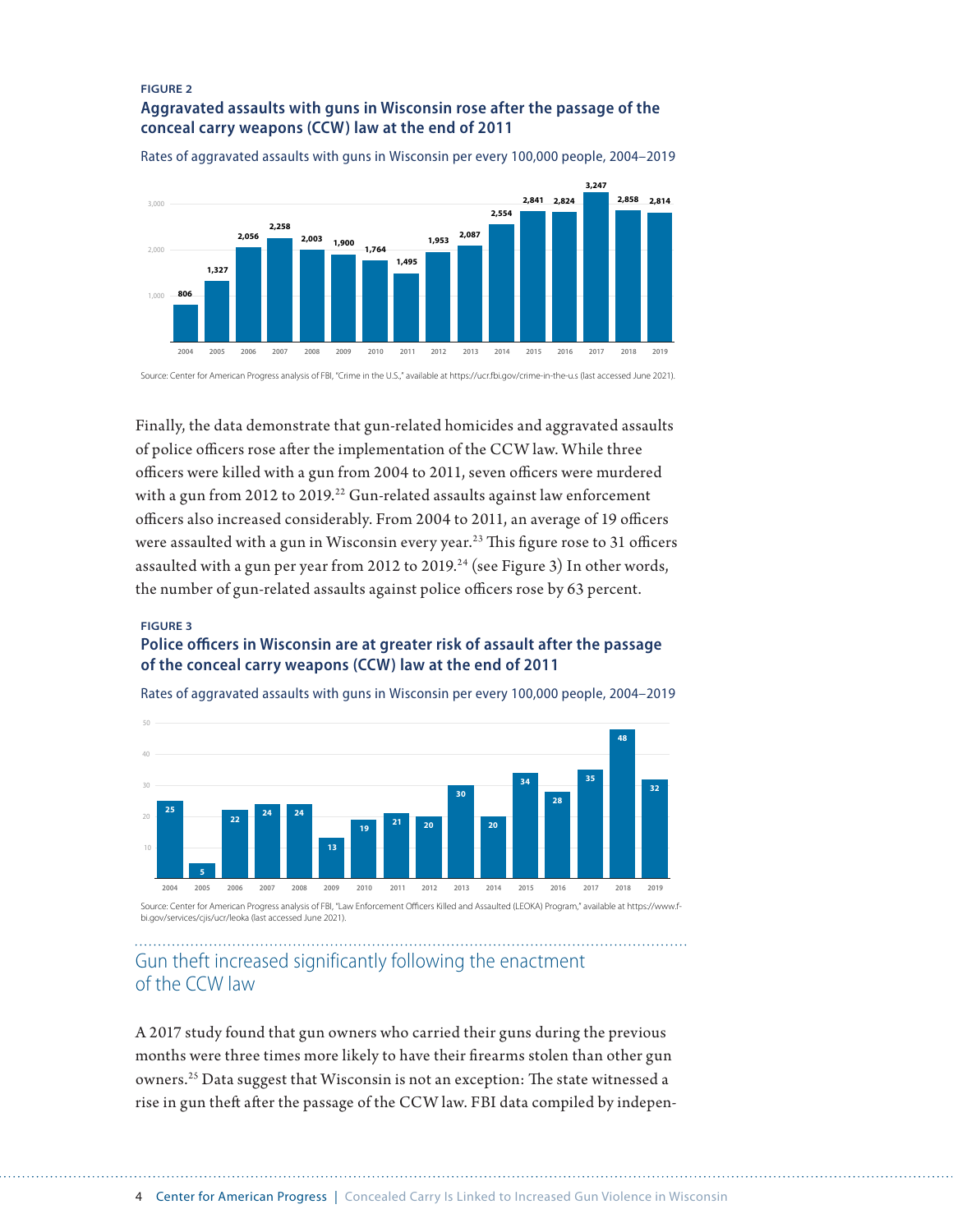dent researchers and analyzed by the Center for American Progress show that the annual value of stolen guns reported by police agencies in Wisconsin from 2007 to 2011, prior to the implementation of the concealed carry law, was \$1.26 million. In contrast, the annual value of stolen guns reported by police agencies from 2012 to 2019 was \$1.48 million—a 17 percent increase.<sup>26</sup>

#### **FIGURE 4**

### **Gun theft in Wisconsin rose after the passage of the conceal carry weapons (CCW) law at the end of 2011**

Value of stolen firearms reported by local police agencies from the five largest cities in Wisconsin, 2007–2019



Kenosha, and Racine.

Source: Center for American Progress analysis of concatenated FBI data from Jacob Kaplan, "Jacob Kaplan's Concatenated Files: Uniform Crime<br>Reporting (UCR) Program Data: Property Stolen and Recovered (Supplement to Return for Political and Social Research, 2021), available at https://www.openicpsr.org/openicpsr/project/105403/version/V6/view;jsessionid=0DAEFD37FC0B4BFFF62A3389A295D67D.

As reporting from police agencies can be inconsistent, $27$  the authors analyzed the value of stolen guns reported only by police agencies from Milwaukee, Madison, Green Bay, Kenosha, and Racine. These local agencies represent the five largest cities in Wisconsin and, to the authors' knowledge, provide complete data around the value of stolen guns from 2007 to 2019 through the FBI's Uniform Crime Reporting Program. As Figure 4 shows, the annual value of stolen guns reported by these agencies is considerably higher after 2011. These local agencies reported a combined annual value of \$295,000 in stolen guns from 2007 to 2011. They also reported a combined annual value of \$443,000 in stolen guns from 2012 to 2019, a 50 percent increase. This suggests that the number of stolen guns in Wisconsin increased after the passage of concealed carry laws.

## Wisconsin gun sales have increased

The CCW law in Wisconsin is also associated with a rise in gun sales—a particularly troubling trend given that higher levels of gun ownership correlate with higher rates of gun violence. A 2007 study by researchers from Harvard University, for example, found that states with higher levels of gun ownership have higher levels of homicide victimization<sup>28</sup>—an association driven by gun homicides as opposed to homicides that did not involve firearms. Similarly, a 2015 study found that higher levels of gun ownership were linked to higher levels of firearm assaults as well as firearm robberies.<sup>29</sup> Another 2015 study showed that homicides of law enforcement officers were three times more likely in states with higher levels of gun ownership than in states with low levels of gun ownership.30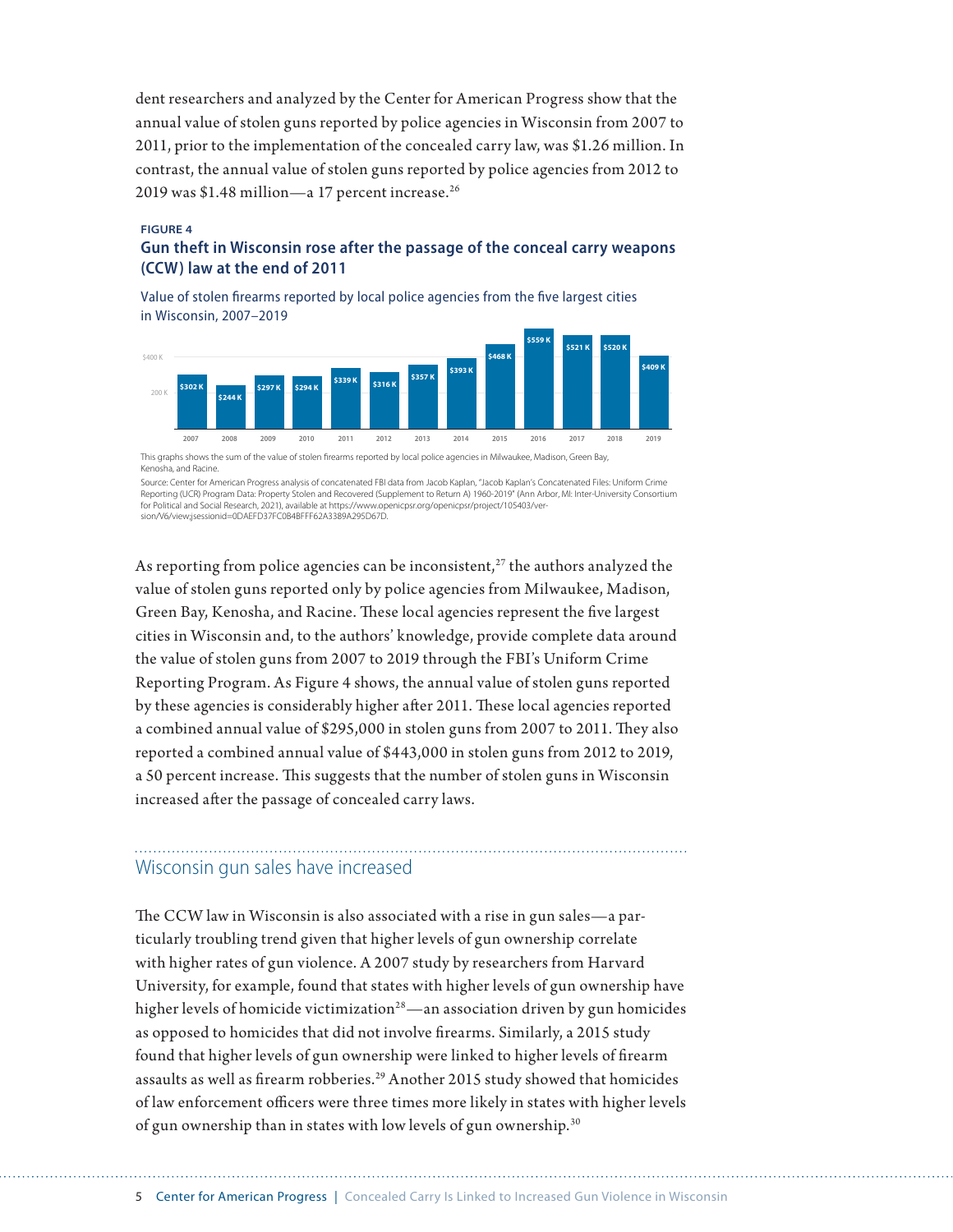#### **FIGURE 5 Gun sales in Wisconsin rose after the conceal carry weapons (CCW) law passed at the end of 2011**

Number of National Instant Criminal Background Check System (NICS) background checks in Wisconsin, 1999–2020



Source: Center for American Progress analysis of FBI, "NICS Firearm Checks: Month/Year by State and Type," available at https://www.fbi.gov/file-re pository/nics\_firearm\_checks\_-\_month\_year\_by\_state\_type.pdf/view (last accessed July 2021)

Data indicate that after the passage of Wisconsin's concealed carry law, the volume of firearm sales in the state increased significantly. Using the number of background checks completed through the National Instant Criminal Background Check System (NICS) as a proxy for gun sales, the authors found a considerable increase since 2011. As illustrated in Figure 5, while the annual number of NICS background checks conducted from 1999 to 2010 was close to 185,000, from 2011 to 2020, it rose to close to 340,000 background checks, an 84 percent increase.<sup>31</sup> Even after excluding 2020, a year with a considerable rise in gun sales across the country, the annual number of NICS background checks conducted from 2011 to 2019 was 319,000 per year—72 percent higher than the annual average from 1999 to 2010.32 Furthermore, as illustrated in Figure 5, the rise in background checks was driven by handgun purchases. While handgun sales represented 25 percent of NICS background checks from 1999 to 2010, they represented close to 36 percent of NICS background checks from 2011 to 2020.33

## Recommendations for state policymakers

Given the overwhelming evidence and data showing the negative impacts of the Wisconsin CCW law on public safety, policymakers in the state should repeal, or at least improve, the existing law by:

- Allowing police agencies to analyze their own data around concealed carry permits and make the data available for researchers.
- Giving law enforcement agencies the discretion to deny permits, a measure that is associated with lower rates of gun homicides.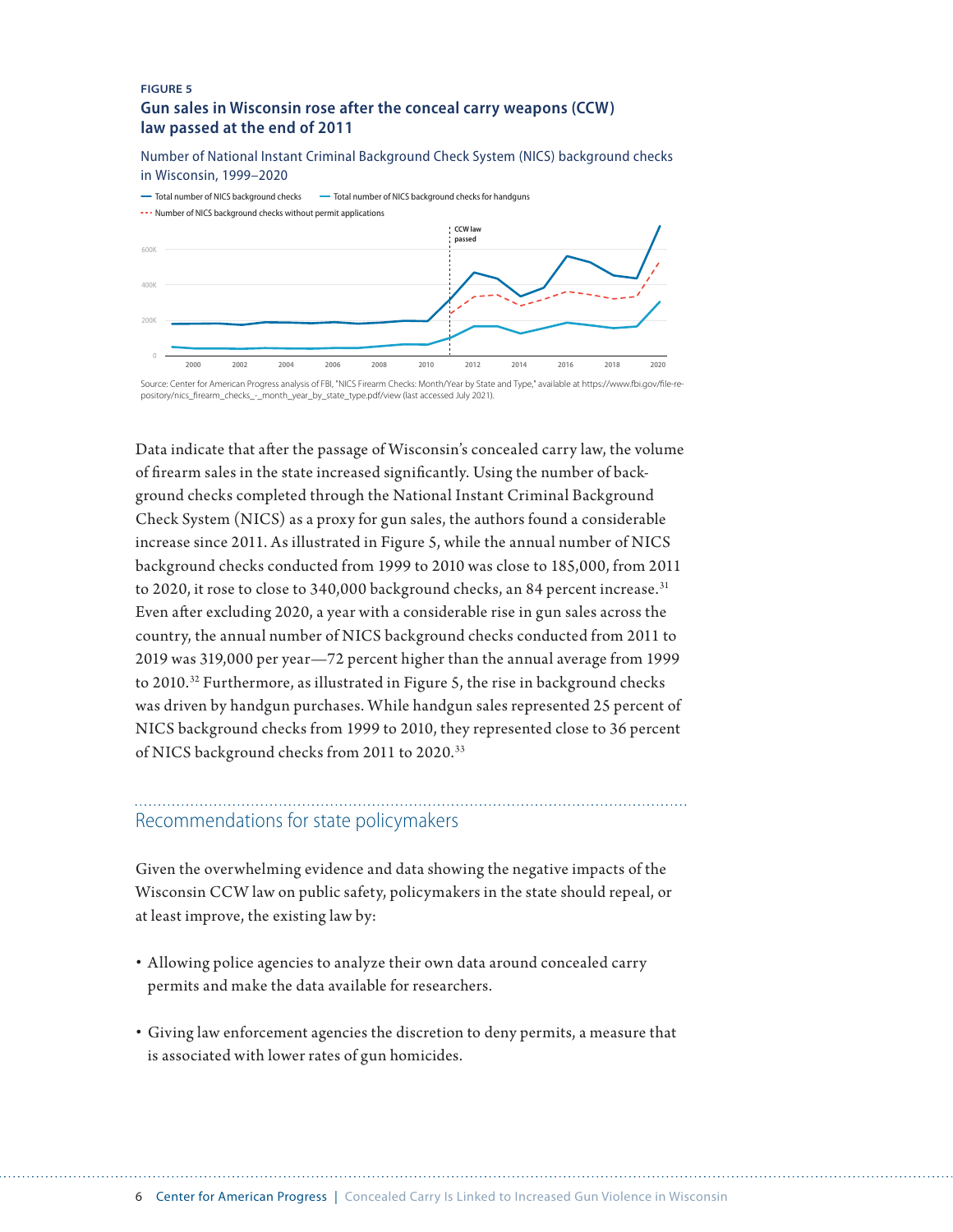- Requiring all applicants for public gun carrying, whether they intend to carry concealed or openly, to obtain a permit specific to the firearm(s) they will carry in public.
- Improving training requirements to include a practical test demonstrating an understanding of the functionality of firearms and a proficiency in shooting those firearms. These must be conducted prior to the issuance of the permit and annually thereafter. Training requirements should also include a written test in which applicants demonstrate an understanding of the nature and limits of self-defense; state firearm laws; the risk of firearm suicide, homicide, and unintentional shootings associated with gun ownership; and the benefits of safe firearms storage.

Additionally, policymakers in Wisconsin should pass complementary gun violence prevention measures to ensure the safety of the state's population. These include:

- Passing universal background checks and extreme risk protection orders, measures supported by 80 percent of the state population.<sup>34</sup>
- Requiring gun owners to promptly report all stolen firearms to law enforcement officers.

# Conclusion

While advocates of Wisconsin's 2011 CCW law argued that it would promote public safety, the reality is that the lax legislation has contributed to higher rates of gun violence in the state. Policymakers should take steps to correct this by improving permit requirements and passing complementary measures. Furthermore, the overwhelming evidence out of Wisconsin is an important case study for why CCW laws are detrimental to public safety and why continued action on gun violence prevention remains critical.

*Eugenio Weigend Vargas is the director for Gun Violence Prevention at the Center for American Progress.*

*Jeri Bonavia is the executive director of WAVE Educational Fund.*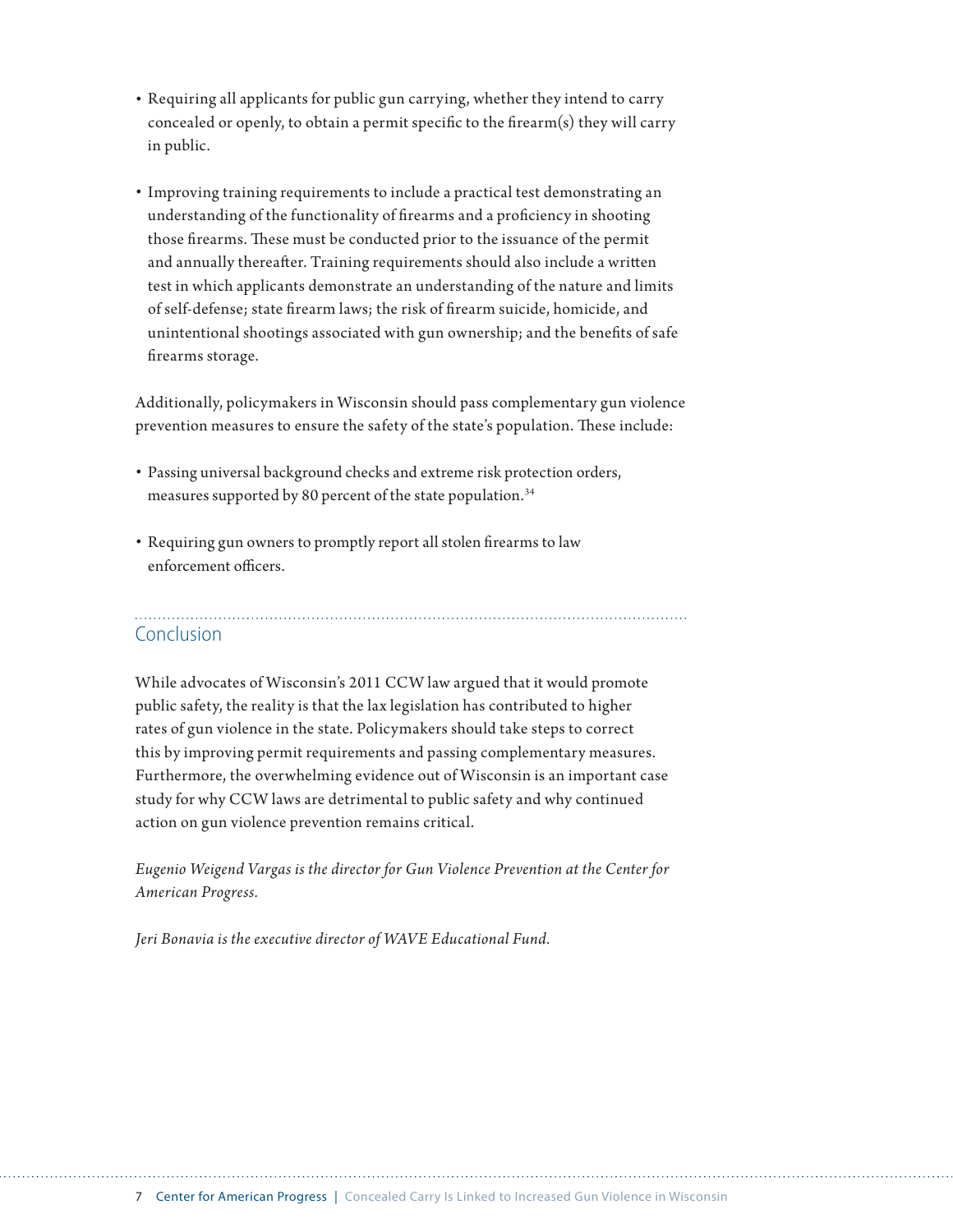### Endnotes

- 1 Wisconsin State Legislature, "2011 Wisconsin Act 35," July 22, 2011, available at [https://docs.legis.wisconsin.gov/2011/](https://docs.legis.wisconsin.gov/2011/related/acts/35) [related/acts/35](https://docs.legis.wisconsin.gov/2011/related/acts/35).
- 2 Wisconsin Department of Justice, "Training Requirements," available at [https://www.doj.state.wi.us/dles/cib/conceal](https://www.doj.state.wi.us/dles/cib/conceal-carry/training-requirements)[carry/training-requirements](https://www.doj.state.wi.us/dles/cib/conceal-carry/training-requirements) (last accessed May 2021).
- 3 States that are categorized as "may-issue states" allow law enforcement agencies the discretion to deny concealed carry permits if there are reasons to believe that the applicants lack good character or do not show a valid reason for needing to carry a gun in public.
- 4 Center for American Progress analysis of Wisconsin Department of Justice, "Concealed Carry Annual Reports," available at [https://www.doj.state.wi.us/dles/cib/conceal-carry/](https://www.doj.state.wi.us/dles/cib/conceal-carry/concealed-carry-annual-reports) [concealed-carry-annual-reports](https://www.doj.state.wi.us/dles/cib/conceal-carry/concealed-carry-annual-reports) (last accessed August 2021).
- 5 Erik Litke, "5 years of concealed carry: law obscures impact," *The Post-Crescent*, November 23, 2016, available at [https://www.postcrescent.com/story/news/investiga](https://www.postcrescent.com/story/news/investigations/2016/11/23/law-obscures-impact-wisconsin-concealed-carry/94344080/)[tions/2016/11/23/law-obscures-impact-wisconsin-con](https://www.postcrescent.com/story/news/investigations/2016/11/23/law-obscures-impact-wisconsin-concealed-carry/94344080/)[cealed-carry/94344080/](https://www.postcrescent.com/story/news/investigations/2016/11/23/law-obscures-impact-wisconsin-concealed-carry/94344080/).
- 6 See, for example, Texas, a state that passed permitless carry in June 2021. Sami Sparber, "Texans can carry handguns without a license or training starting Sept. 1, after Gov. Greg Abbott signs permitless carry bill into law," *The Texas Tribune*, June 16, 2021, available at [https://www.texastribune.](https://www.texastribune.org/2021/06/16/texas-constitutional-carry-greg-abbott/) [org/2021/06/16/texas-constitutional-carry-greg-abbott/](https://www.texastribune.org/2021/06/16/texas-constitutional-carry-greg-abbott/).
- 7 David Hemenway, Deborah Azrael, and Matthew Miller, "Gun use in the United States: results from two national surveys," *Injury Prevention* 6 (4) (2000): 263–267.
- 8 David Hemenway and Sara J. Solnick, "The epidemiology of self-defense gun use: Evidence from the National Crime Victimization Surveys 2007-2011," *Preventive Medicine* 79 (2015). An analysis of the National Crime Victimization Surveys showed that 4.1 percent of victims that used a gun for self-defense during a crime were injured from 2007 to 2011. This percentage was similar when analyzing victims that used other protective measures (4.2 percent).
- 9 In "shall-issue states," law enforcement agencies are obligated to issue a CCW permit to anyone who meets the minimal requirements. In contrast, "may-issue states" allow law enforcement agencies the discretion to grant or deny a CCW permit. For more information, see Giffords Law Center, "Concealed Carry," available at [https://giffords.org/lawcen](https://giffords.org/lawcenter/gun-laws/policy-areas/guns-in-public/concealed-carry/)[ter/gun-laws/policy-areas/guns-in-public/concealed-carry/](https://giffords.org/lawcenter/gun-laws/policy-areas/guns-in-public/concealed-carry/) (last accessed June 2021).
- 10 Emma E. Fridel, "Comparing the Impact of Household Gun Ownership and Concealed Carry Legislation on the Frequency of Mass Shootings and Firearms Homicide," *Justice Quarterly* 38 (5) (2021), available at [https://www.tandfonline.](https://www.tandfonline.com/doi/full/10.1080/07418825.2020.1789693) [com/doi/full/10.1080/07418825.2020.1789693.](https://www.tandfonline.com/doi/full/10.1080/07418825.2020.1789693)
- 11 John J. Donohue, Abhay Aneja, and Kyle D. Weber, "Right-To-Carry Laws and Violent Crime: A Comprehensive Assessment Using Panel Data and a State-Level Synthetic Control Analysis," *Journal of Empirical Legal Studies* 16 (2) (2019), available at [https://onlinelibrary.wiley.com/doi/abs/10.1111/](https://onlinelibrary.wiley.com/doi/abs/10.1111/jels.12219) [jels.12219](https://onlinelibrary.wiley.com/doi/abs/10.1111/jels.12219).
- 12 CAP analysis of data from Centers for Disease Control and Prevention, "Injury Prevention and Control: Data and Statistics (WISQARS): Fatal Injury Data," available at [http://www.](http://www.cdc.gov/injury/wisqars/fatal.html) [cdc.gov/injury/wisqars/fatal.html](http://www.cdc.gov/injury/wisqars/fatal.html) (last accessed April 2021).
- 13 Ibid.
- 14 Ibid.
- 15 Ibid.
- 16 Ibid. While Illinois does present a significantly higher rate of gun homicides from 2012 to 2019, this is attributed to a spike in gun homicides during 2016 and 2017.
- 17 These homicides are defined by the FBI as the killings of felons during the commission of a crime, by private citizens. See, for example, FBI, "Crime in the United States 2010 Expanded Homicide Data," available at [https://ucr.fbi.gov/](https://ucr.fbi.gov/crime-in-the-u.s/2010/crime-in-the-u.s.-2010/offenses-known-to-law-enforcement/expanded/expandhomicidemain/) [crime-in-the-u.s/2010/crime-in-the-u.s.-2010/offenses](https://ucr.fbi.gov/crime-in-the-u.s/2010/crime-in-the-u.s.-2010/offenses-known-to-law-enforcement/expanded/expandhomicidemain/)[known-to-law-enforcement/expanded/expandhomicide](https://ucr.fbi.gov/crime-in-the-u.s/2010/crime-in-the-u.s.-2010/offenses-known-to-law-enforcement/expanded/expandhomicidemain/)[main/](https://ucr.fbi.gov/crime-in-the-u.s/2010/crime-in-the-u.s.-2010/offenses-known-to-law-enforcement/expanded/expandhomicidemain/) (last accessed August 2021).
- 18 CAP analysis of Jacob Kaplan, "Jacob Kaplan's Concatenated Files: Uniform Crime Reporting (UCR) Program Data: Supplementary Homicide Reports, 1976-2019" (Ann Arbor, MI: Inter-University Consortium for Political and Social Research, 2021), available at <https://doi.org/10.3886/E100699V10>.
- 19 Ibid.

- 20 Authors' analysis of FBI, "Crime in the U.S.," available at <https://ucr.fbi.gov/crime-in-the-u.s> (last accessed June 2021).
- 21 Ibid.
- 22 CAP analysis of FBI, "Law Enforcement Officers Killed and Assaulted (LEOKA) Program," available at [https://www.fbi.](https://www.fbi.gov/services/cjis/ucr/leoka) [gov/services/cjis/ucr/leoka](https://www.fbi.gov/services/cjis/ucr/leoka) (last accessed June 2021).
- 23 Ibid.
- 24 Ibid.
- 25 David Hemenway, Deborah Azrael, and Matthew Miller, "Whose guns are stolen? The epidemiology of Gun theft victims," *Injury Epidemiology* 4 (11) (2017), available at [https://injepijournal.biomedcentral.com/track/pdf/10.1186/](https://injepijournal.biomedcentral.com/track/pdf/10.1186/s40621-017-0109-8.pdf) [s40621-017-0109-8.pdf.](https://injepijournal.biomedcentral.com/track/pdf/10.1186/s40621-017-0109-8.pdf)
- 26 CAP analysis of concatenated FBI data from Jacob Kaplan, ["Jacob Kaplan's Concatenated Files: Uniform Crime Report](https://www.openicpsr.org/openicpsr/project/105403/version/V3/view)[ing \(UCR\) Program Data: Property Stolen and Recovered](https://www.openicpsr.org/openicpsr/project/105403/version/V3/view)  [\(Supplement to Return A\) 1960-2019"](https://www.openicpsr.org/openicpsr/project/105403/version/V3/view) (Ann Arbor, MI: Inter-University Consortium for Political and Social Research, 2021), available at [https://www.openicpsr.org/openicpsr/](https://www.openicpsr.org/openicpsr/project/105403/version/V3/view) [project/105403/version/V3/view](https://www.openicpsr.org/openicpsr/project/105403/version/V3/view).
- 27 One limitation with data around the value of stolen guns is that police agencies are inconsistent in providing information—for example, they only report a few months of data. This means that a higher annual value of stolen guns after 2011 could be attributed to better reporting practices by police agencies. At the same time, it is also possible that local police agencies are now reporting less, suggesting the value of stolen guns could be underreported. Therefore, the authors conducted a second analysis with data from local police agencies that reported information for all months from 2007 to 2018. These agencies were local police departments from Milwaukee, Madison, Green Bay, Kenosha, and Racine. Information came from concatenated FBI data from Kaplan, ["Jacob Kaplan's Concatenated Files: Uniform](https://www.openicpsr.org/openicpsr/project/105403/version/V3/view)  [Crime Reporting \(UCR\) Program Data: Property Stolen and](https://www.openicpsr.org/openicpsr/project/105403/version/V3/view)  [Recovered \(Supplement to Return A\) 1960-2019](https://www.openicpsr.org/openicpsr/project/105403/version/V3/view)."
- 28 Matthew Miller, David Hemenway, and Deborah Azrael, "State-level homicide victimization rates in the US in relation to survey measures of household firearm ownership, 2001- 2003," *Social Science and Medicine* 64 (3) (2007): 656–664, available at [https://www.sciencedirect.com/science/article/](https://www.sciencedirect.com/science/article/abs/pii/S0277953606004898) [abs/pii/S0277953606004898.](https://www.sciencedirect.com/science/article/abs/pii/S0277953606004898)
- 29 Michael C. Monuteaux and others, "Firearm Ownership and Violent Crime in the U.S.: An Ecology Study," *American Journal of Preventive Medicine* 49 (2) (2015): 207–214, available at [https://www.sciencedirect.com/science/article/abs/pii/](https://www.sciencedirect.com/science/article/abs/pii/S0749379715000720) [S0749379715000720](https://www.sciencedirect.com/science/article/abs/pii/S0749379715000720).
- 30 David Swedler and others, "Firearm Prevalence and Homicide of Law Enforcement Officers in the United States," *American Journal of Public Health* 105 (10) (2015): 2042–2048, available at [https://www.ncbi.nlm.nih.gov/pmc/](https://www.ncbi.nlm.nih.gov/pmc/articles/PMC4566543/) [articles/PMC4566543/](https://www.ncbi.nlm.nih.gov/pmc/articles/PMC4566543/).
- 31 This analysis excludes background checks for CCW permits. FBI, "NICS Firearm Checks: Month/Year by State and Type," available at [https://www.fbi.gov/file-repository/nics\\_fire](https://www.fbi.gov/file-repository/nics_firearm_checks_-_month_year_by_state_type.pdf/view)[arm\\_checks\\_-\\_month\\_year\\_by\\_state\\_type.pdf/view](https://www.fbi.gov/file-repository/nics_firearm_checks_-_month_year_by_state_type.pdf/view) (last accessed August 2021).